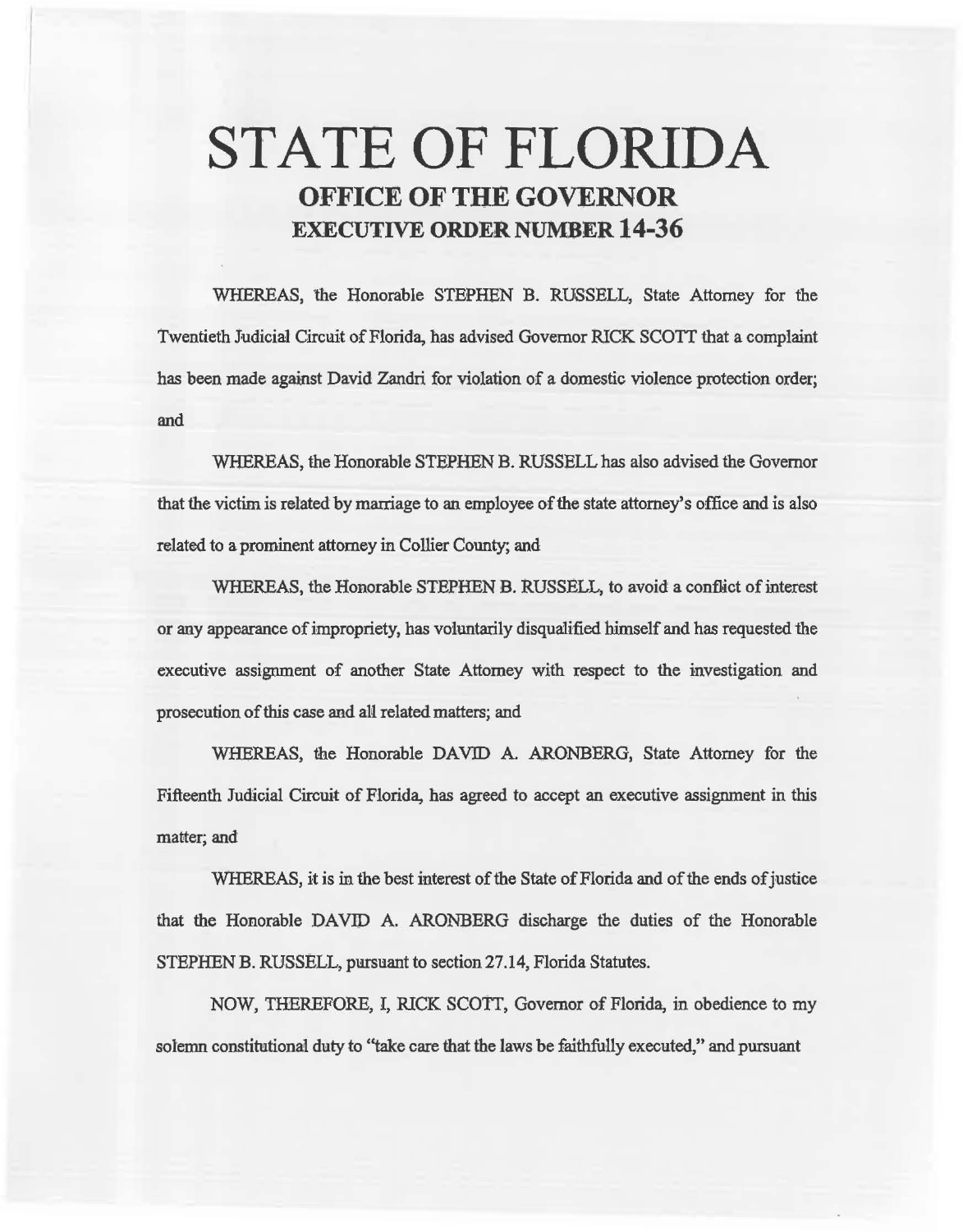to the Constitation and laws of the State of Florida, issue the following Executive Order, effective immediately:

## Section 1.

The Honorable DAVID A. ARONBERO, State Attorney for the Fifteenth Judicial Circuit of Florida, referred to as the "Assigned State Attorney," is assigned to discharge the daties of the Honorable STEPHEN B. RUSSELL, State Attorney for the Twentieth Judicial Circuit of Florida, as they relate to the investigation, prosecution and all matters related to David Zandri.

#### Section 2.

The Assigned State Attorney or one or more Assistant State Attorneys and Investigators, who have been designated by the Assigned State Attorney, shall proceed immediately to the Twentieth Judicial Circuit of Florida, and are vested with the authority to perform the duties prescribed herein.

#### Section 3.

All residents of the Twentieth Judicial Circuit are requested, and all public officials are directed, to cooperate and render whatever assistance is necessary to the Assigned State Attorney, so that justice may be served.

### Section 4.

The period of this Executive Assignment shall be for one (1) year, to and including February 6, 2015.